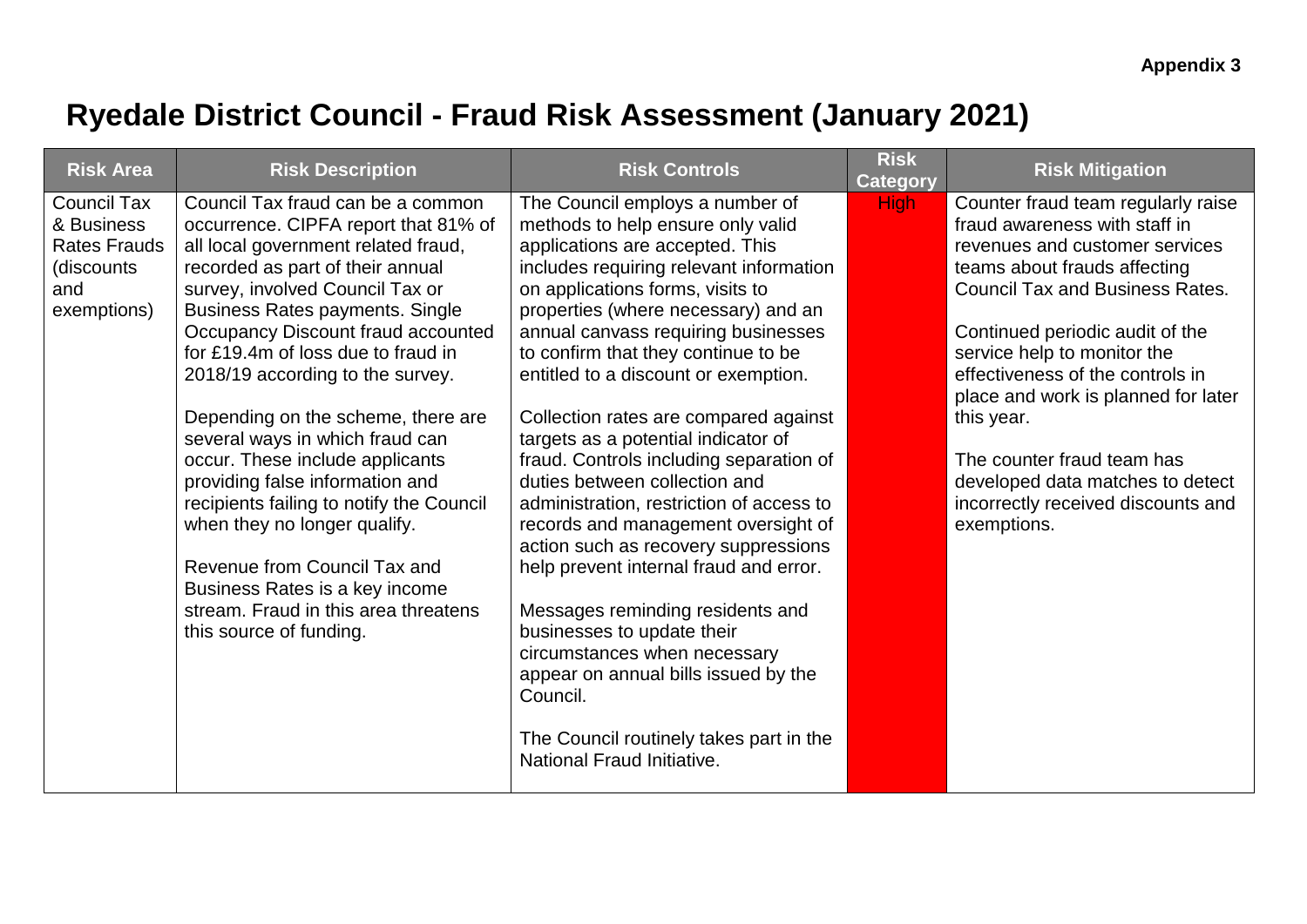| <b>Risk Area</b>                       | <b>Risk Description</b>                                                                                                                                                                                                                                                                                                                                                                                                                                                                                                                                                                                                                                                                                                                                                                                                                                                                                                                                                                                                                                 | <b>Risk Controls</b>                                                                                                                                                                                                                                                                                                                                                                                                                                                                                | <b>Risk</b><br><b>Category</b> | <b>Risk Mitigation</b>                                                                                                                                                                                                                                                                                                                                                                                                      |
|----------------------------------------|---------------------------------------------------------------------------------------------------------------------------------------------------------------------------------------------------------------------------------------------------------------------------------------------------------------------------------------------------------------------------------------------------------------------------------------------------------------------------------------------------------------------------------------------------------------------------------------------------------------------------------------------------------------------------------------------------------------------------------------------------------------------------------------------------------------------------------------------------------------------------------------------------------------------------------------------------------------------------------------------------------------------------------------------------------|-----------------------------------------------------------------------------------------------------------------------------------------------------------------------------------------------------------------------------------------------------------------------------------------------------------------------------------------------------------------------------------------------------------------------------------------------------------------------------------------------------|--------------------------------|-----------------------------------------------------------------------------------------------------------------------------------------------------------------------------------------------------------------------------------------------------------------------------------------------------------------------------------------------------------------------------------------------------------------------------|
| <b>Council Tax</b><br>Support<br>Fraud | Council Tax Support is a council<br>funded reduction in liability introduced<br>in 2013 to replace Council Tax<br>Benefit. Unlike its predecessor,<br><b>Council Tax Support is resourced</b><br>entirely through Council funds.<br>CIPFA's fraud tracker showed an 18%<br>increase in the value of fraud in this<br>area found in 2018/19.<br>Frauds in this area can involve<br>applicants failing to declare their total<br>assets, correct household composition<br>or household income. Those receiving<br>support are also obligated to notify<br>relevant authorities when they have a<br>relevant change in circumstances that<br>may affect their entitlement to support.<br>Covid-19 has resulted in an increase<br>nationally for benefits and support<br>claims. These increased numbers<br>raise the number of claims in which<br>changes in circumstances may not be<br>reported or false information could be<br>presented to the Council.<br><b>Fraudulently obtained Council Tax</b><br>Support represents a loss of Council<br>funds. | The Council undertakes eligibility<br>checks on those who apply for<br>support. There are established lines of<br>communication with the Department<br>for Work and Pensions where claims<br>for support are linked to externally<br>funded benefits.<br>The Council is able to report Housing<br>Benefit and other benefit frauds to the<br>Department for Work and Pensions<br>but this does not necessarily allow the<br>Council control over resolving false<br>claims for Council Tax Support. | <b>High</b>                    | Counter fraud team regularly raise<br>awareness of fraud with staff<br>processing claims for Council Tax<br>Support.<br>Concerns of fraud are reported to<br>the counter fraud team who<br>determine if criminal investigation<br>is required. The counter fraud team<br>can undertake joint working with<br>the Department for Work and<br>Pensions where it is mutually<br>beneficial (e.g. joint claims for<br>benefit). |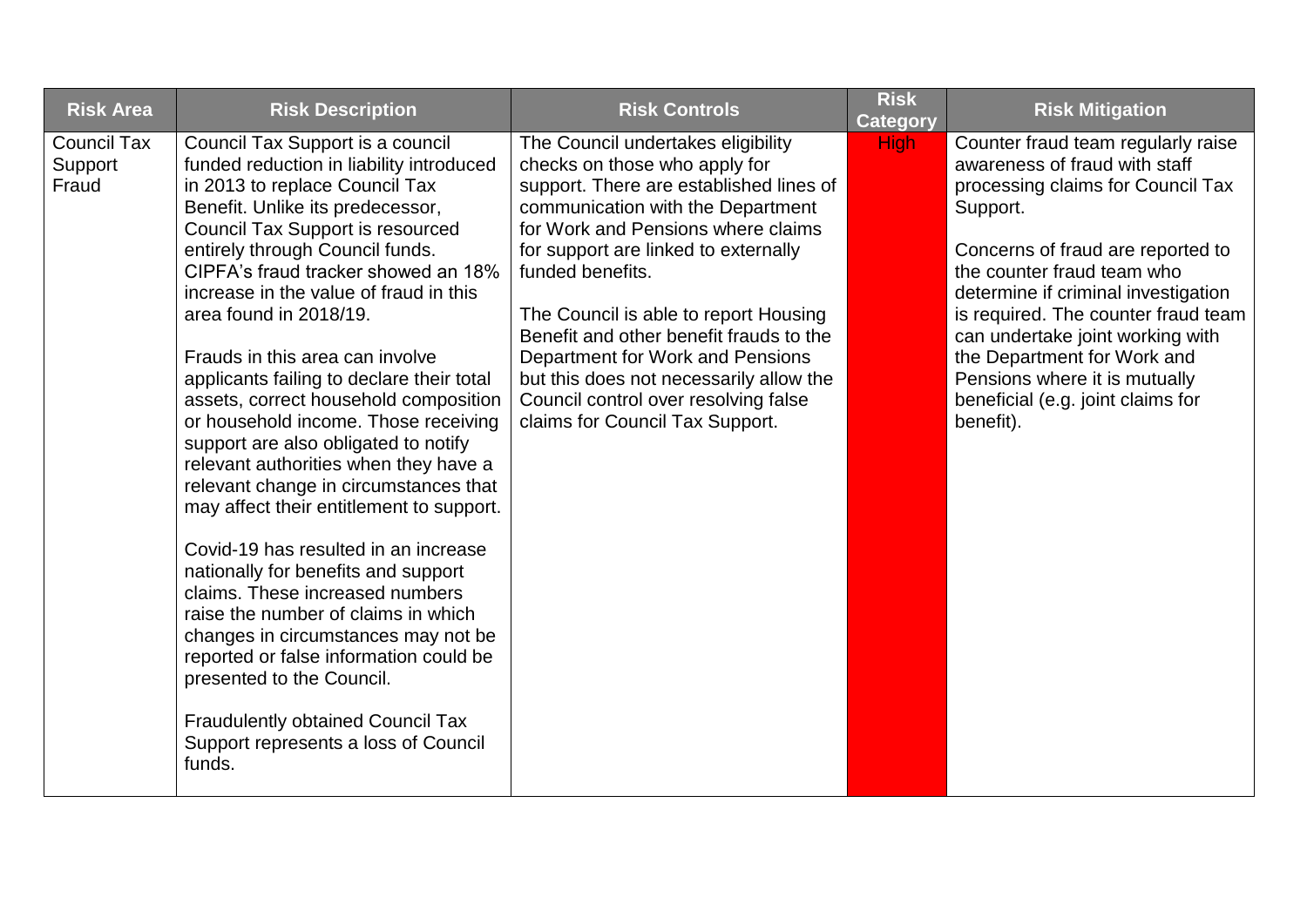| <b>Risk Area</b>   | <b>Risk Description</b>                                                                                                                                                                                                                                                                                                                                                                                                                                                                                                                                                                                                                                                                                                                                                                                                                                                                                                                                                                                                                                                                        | <b>Risk Controls</b>                                                                                                                                                                                                                                                                                                                                                                                                                                                                                                                                                                                                                                                                                                                                                                                                                                                                                                                                    | <b>Risk</b><br><b>Category</b> | <b>Risk Mitigation</b>                                                                                                                                                                                                                                                                                                                                                                                                                                                                                                                                                                                                                                                                                                                                                                                                 |
|--------------------|------------------------------------------------------------------------------------------------------------------------------------------------------------------------------------------------------------------------------------------------------------------------------------------------------------------------------------------------------------------------------------------------------------------------------------------------------------------------------------------------------------------------------------------------------------------------------------------------------------------------------------------------------------------------------------------------------------------------------------------------------------------------------------------------------------------------------------------------------------------------------------------------------------------------------------------------------------------------------------------------------------------------------------------------------------------------------------------------|---------------------------------------------------------------------------------------------------------------------------------------------------------------------------------------------------------------------------------------------------------------------------------------------------------------------------------------------------------------------------------------------------------------------------------------------------------------------------------------------------------------------------------------------------------------------------------------------------------------------------------------------------------------------------------------------------------------------------------------------------------------------------------------------------------------------------------------------------------------------------------------------------------------------------------------------------------|--------------------------------|------------------------------------------------------------------------------------------------------------------------------------------------------------------------------------------------------------------------------------------------------------------------------------------------------------------------------------------------------------------------------------------------------------------------------------------------------------------------------------------------------------------------------------------------------------------------------------------------------------------------------------------------------------------------------------------------------------------------------------------------------------------------------------------------------------------------|
| Covid-19<br>Grants | In response to the Covid-19<br>pandemic, central government initially<br>made funding available for local<br>businesses. Several schemes were<br>created and administered by councils;<br>some were linked to business rates<br>liabilities while others were to assist<br>those outside this scope. The Council<br>had to respond quickly to support<br>businesses and relevant government<br>guidance was not always timely. New<br>processes for managing applications<br>and paying grants also had to be set<br>up quickly.<br>Further schemes were introduced to<br>provide support to businesses during<br>the Covid-19 tier system. In addition,<br>schemes were introduced to aid<br>residents unable to work due to self-<br>isolation requirements and support<br>families with children or vulnerable<br>adults.<br>These schemes have been subject to<br>attempted fraud at a local, national<br>and international level due to the<br>significant funds available (up to £25k<br>per application).<br>While funding is provided by central<br>government, the Council is charged | The council has processed over 2100<br>grant claims for the government's<br>Small Business Grant Fund, Retail,<br>Hospitality and Leisure Grant Fund,<br>and Local Authority Discretionary<br><b>Grant Fund. Checks by Council</b><br>officers were made into each<br>application to make sure they met the<br>criteria set by government and that<br>payments were being made to the<br>correct people. Applications for<br>ongoing business and resident<br>support schemes continue to be<br>carefully assessed by council officers<br>before payment.<br>The counter fraud team have<br>circulated details of all known frauds<br>occurring regionally and nationally to<br>help prevent the Council falling victim<br>to fraud.<br>The Council provides monthly updates<br>on payments made, fraud/error<br>identified and the status of any<br>resultant recovery work to the<br>Department for Business, Energy &<br><b>Industrial Strategy.</b> | <b>High</b>                    | Any instances where an applicant<br>provided false information to the<br>Council are reported to the counter<br>fraud team. Where appropriate,<br>criminal investigations can take<br>place. The Department for<br>Business, Energy & Industrial<br><b>Strategy have stated that Councils</b><br>should conduct investigations<br>where they have resources<br>available.<br>If the Council is targeted by a<br>national fraud, this is reported to<br>the National Investigation Service<br>(NATIS) via the counter fraud<br>team.<br>The internal audit and counter<br>fraud teams will undertake post-<br>payment assurance exercises in<br>2021. Additionally, the Council will<br>be taking part in the National Fraud<br>Initiative in 2020/21 which will<br>include data matches relating to<br>grant payments. |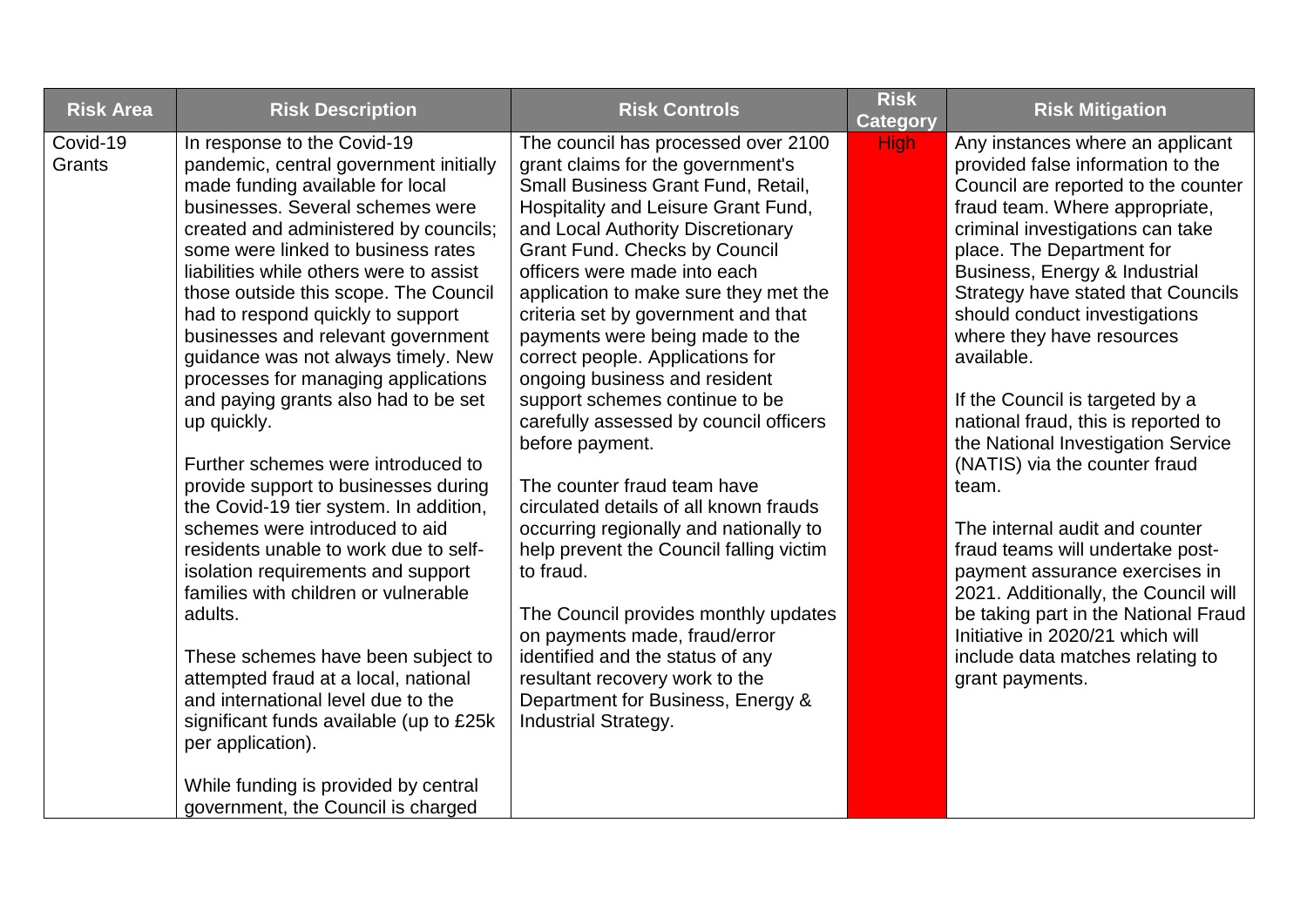| <b>Risk Area</b>  | <b>Risk Description</b>                                                                                                                                                                                                                                                                                                                                                                                                                                                                                                                                                                                                                                                                                                                                               | <b>Risk Controls</b>                                                                                                                                                                                                                                                                                                                                                                               | <b>Risk</b><br>Category | <b>Risk Mitigation</b>                                                                                                                                                                                                                                                                                                                                                                                                                                                    |
|-------------------|-----------------------------------------------------------------------------------------------------------------------------------------------------------------------------------------------------------------------------------------------------------------------------------------------------------------------------------------------------------------------------------------------------------------------------------------------------------------------------------------------------------------------------------------------------------------------------------------------------------------------------------------------------------------------------------------------------------------------------------------------------------------------|----------------------------------------------------------------------------------------------------------------------------------------------------------------------------------------------------------------------------------------------------------------------------------------------------------------------------------------------------------------------------------------------------|-------------------------|---------------------------------------------------------------------------------------------------------------------------------------------------------------------------------------------------------------------------------------------------------------------------------------------------------------------------------------------------------------------------------------------------------------------------------------------------------------------------|
|                   | with responsibility for identifying<br>genuine applicants and investigating<br>and recovering incorrect payments.<br>The Council therefore needs to show<br>that suitable assurance and recovery<br>actions have taken place.                                                                                                                                                                                                                                                                                                                                                                                                                                                                                                                                         |                                                                                                                                                                                                                                                                                                                                                                                                    |                         |                                                                                                                                                                                                                                                                                                                                                                                                                                                                           |
| Creditor<br>Fraud | A range of frauds can be committed<br>against the Council as a result of<br>publically available creditor payment<br>data. Criminals undertaking these<br>types of fraud are often found to be<br>operating from overseas.<br>The most common issue is mandate<br>fraud where fraudsters impersonate<br>legitimate suppliers and attempt to<br>divert payments by requesting<br>changes in banking details. The<br>counter fraud team has investigated<br>instances where email accounts<br>belonging to suppliers and creditors<br>have been hacked and used to<br>perpetrate mandate fraud. This makes<br>this type of fraud much harder to<br>detect.<br>Other types of fraud in this area<br>include whaling, where senior<br>members of the Council are targeted | The Council has a number of controls<br>in place to identify fraudulent attempts<br>to divert payments from genuine<br>suppliers and to validate any requests<br>to change supplier details. This<br>includes contacting companies to<br>confirm that any requested change of<br>bank account details for payments is<br>genuine.<br>Internal Audit undertake periodic<br>reviews of the controls. | <b>High</b>             | The counter fraud team undertake<br>work to raise staff awareness of<br>these types of frauds. Increased<br>awareness provides greater<br>chances of stopping fraudulent<br>attempts before losses occur.<br>All instances of creditor related<br>fraud reported to the counter fraud<br>team will be reported to the<br>police's Action Fraud Unit, National<br><b>Cyber Security Centre and directly</b><br>to the host from where any false<br>emails originated from. |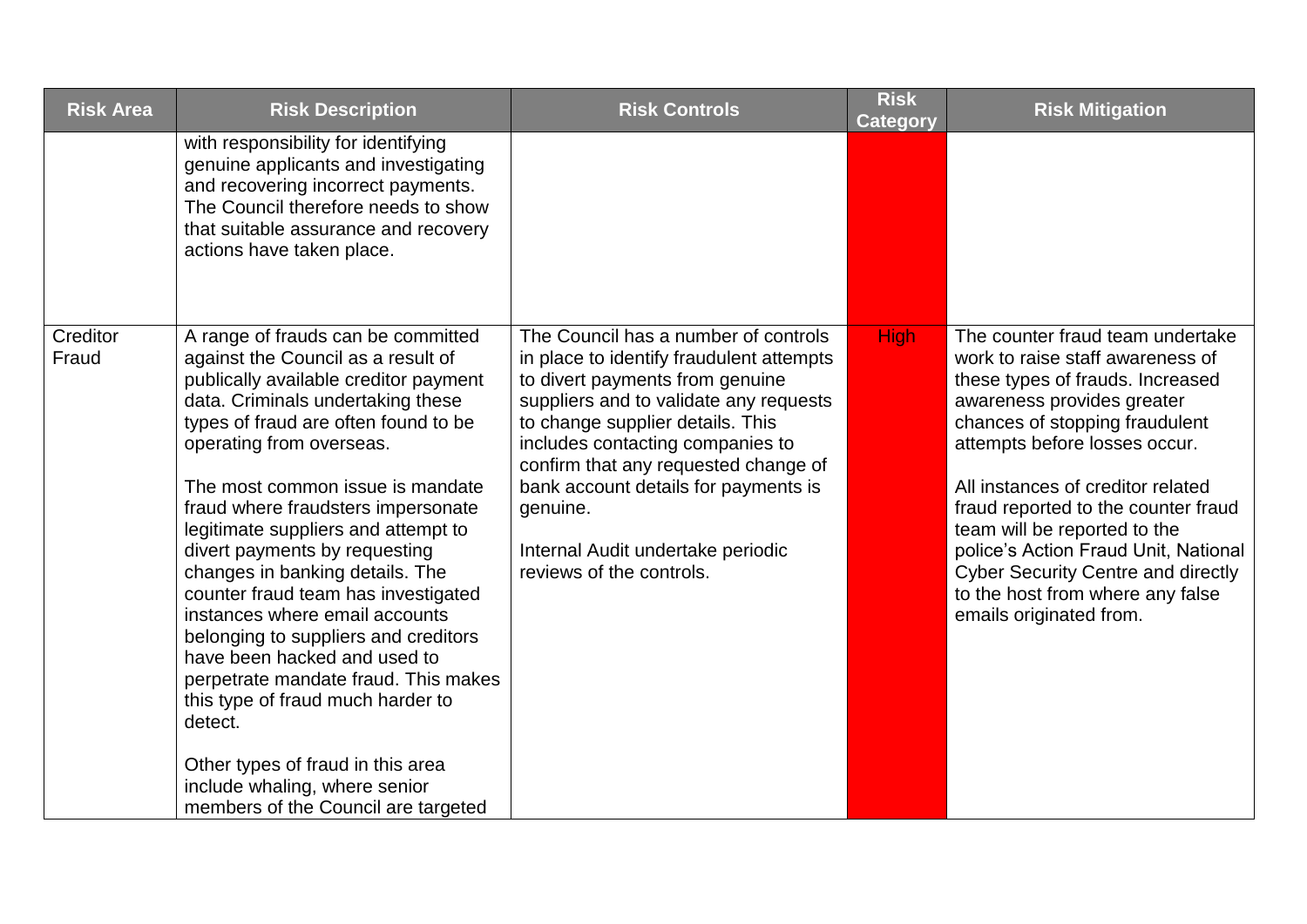| <b>Risk Area</b>     | <b>Risk Description</b>                                                                                                                                                                                                                                                                                                                                                                                                                                                                                                                                                                                                                                                                                | <b>Risk Controls</b>                                                                                                                                 | <b>Risk</b><br><b>Category</b> | <b>Risk Mitigation</b>                                                                                                                                                                                                                                                                                        |
|----------------------|--------------------------------------------------------------------------------------------------------------------------------------------------------------------------------------------------------------------------------------------------------------------------------------------------------------------------------------------------------------------------------------------------------------------------------------------------------------------------------------------------------------------------------------------------------------------------------------------------------------------------------------------------------------------------------------------------------|------------------------------------------------------------------------------------------------------------------------------------------------------|--------------------------------|---------------------------------------------------------------------------------------------------------------------------------------------------------------------------------------------------------------------------------------------------------------------------------------------------------------|
|                      | and impersonated in order to obtain<br>fraudulent payments. With increased<br>remote working due to Covid-19, there<br>are increased opportunities for<br>fraudsters to impersonate budget<br>holders or suppliers in electronic<br>communications to divert funds.                                                                                                                                                                                                                                                                                                                                                                                                                                    |                                                                                                                                                      |                                |                                                                                                                                                                                                                                                                                                               |
| Cybercrime           | Cybercrime is a constantly evolving<br>area where criminals are continually<br>refining their techniques in order to<br>overcome controls put in place to<br>protect organisations, to obtain<br>unauthorised access and information,<br>and to frustrate systems.<br>Types of cybercrime experienced by<br>local authorities in recent years<br>include ransomware, phishing,<br>whaling, hacking, and denial of<br>service attacks. Attacks can lead to<br>loss of funds or systems access/data,<br>impacting service delivery.<br>A council in the North East suffered a<br>major cyberattack in early 2020 which<br>resulted in a disruption to services and<br>significant costs to recover them. | The Council has a highly skilled ICT<br>department which helps mitigate the<br>threat of cybercrime.                                                 | <b>High</b>                    | Raising awareness with staff can<br>be crucial in helping to prevent<br>successful cyberattacks. Any<br>counter fraud training delivered will<br>reinforce anti-cybercrime<br>messages to members of staff.<br>This area is kept under review by<br>Internal Audit as part of its IT audit<br>work programme. |
| Procurement<br>Fraud | Procurement fraud has been<br>perceived as a high risk by local<br>authorities in the CIPFA fraud tracker<br>for a number of years.                                                                                                                                                                                                                                                                                                                                                                                                                                                                                                                                                                    | The Council has established Contract<br>Procedure Rules. The rules are<br>reviewed regularly and ensure the<br>requirement for a competitive process | <b>High</b>                    | Continued vigilance by relevant<br>staff is key to identifying and<br>tackling procurement fraud. The<br>counter fraud team will continue to                                                                                                                                                                  |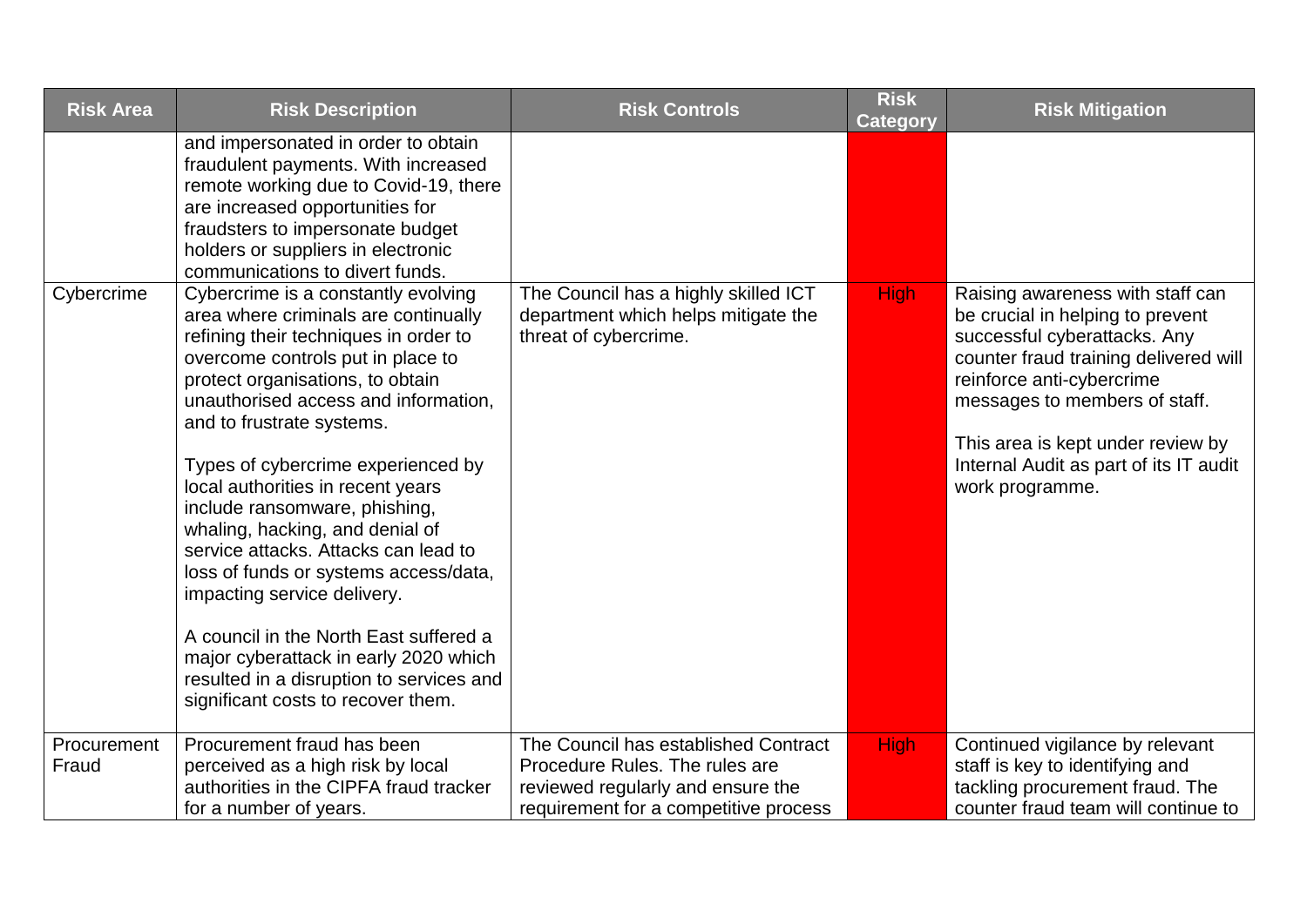| <b>Risk Area</b> | <b>Risk Description</b>                                                                                                                                                                                                                                                                                                                                                                                                                                                                                                                                                                                                                                                                                                                                                                                                                                                                                                                                                                                                                                                                                               | <b>Risk Controls</b>                                                                                                                                                                                                                                                                                                                                                                                                                                                                                                                                                                                                                | <b>Risk</b><br>Category | <b>Risk Mitigation</b>                                                                                                                                                                                                                                                                                                                                                                                                                                                                                                                                                                 |
|------------------|-----------------------------------------------------------------------------------------------------------------------------------------------------------------------------------------------------------------------------------------------------------------------------------------------------------------------------------------------------------------------------------------------------------------------------------------------------------------------------------------------------------------------------------------------------------------------------------------------------------------------------------------------------------------------------------------------------------------------------------------------------------------------------------------------------------------------------------------------------------------------------------------------------------------------------------------------------------------------------------------------------------------------------------------------------------------------------------------------------------------------|-------------------------------------------------------------------------------------------------------------------------------------------------------------------------------------------------------------------------------------------------------------------------------------------------------------------------------------------------------------------------------------------------------------------------------------------------------------------------------------------------------------------------------------------------------------------------------------------------------------------------------------|-------------------------|----------------------------------------------------------------------------------------------------------------------------------------------------------------------------------------------------------------------------------------------------------------------------------------------------------------------------------------------------------------------------------------------------------------------------------------------------------------------------------------------------------------------------------------------------------------------------------------|
|                  | Procurement fraud, by its nature, is<br>difficult to detect but can result in large<br>scale loss of public funds over long<br>periods of time. The Competition and<br>Markets Authority estimates that<br>having a cartel within a supply chain<br>can raise prices by 30% or more.<br>CIPFA reported losses of £20.3 million<br>in 2018/19 for local authorities, due to<br>procurement fraud. It found that 12%<br>of fraud detected in this area involved<br>'insider fraud' and 5% involved<br>organised crime.<br>In response to the effects on<br>businesses as a result of Covid-19,<br>the government issued a Procurement<br>Policy Notice in February 2020. This<br>introduced a supplier relief scheme to<br>support Council suppliers during and<br>after the outbreak to ensure service<br>continuity. The Council has the<br>responsibility for monitoring these<br>funds to ensure businesses which<br>were being supported did not profit<br>while services were not provided. An<br>'open book accounting' process has<br>therefore been required. Fraud could<br>occur where suppliers may provide | (where required) through an e-tender<br>system. The Council works in<br>partnership with North Yorkshire<br>County Council and through this<br>arrangement has access to a team of<br>procurements specialist who provide<br>guidance and advice.<br>A tendering and evaluation framework<br>is in operation to help prevent fraud. It<br>also sets out the requirements for<br>declarations of interest to be made.<br>Contract monitoring is implemented to<br>help detect and deter fraud.<br>Internal audit issued a guidance<br>document and have offered further<br>support in relation to the new supplier<br>relief scheme. |                         | provide training to raise awareness<br>of fraud risks in this area.<br>Counter fraud team and internal<br>audit will monitor guidance on<br>fraud detection issued by the<br><b>Competition and Markets Authority</b><br>and other relevant bodies.<br>Periodic audit of this area to<br>ensure procedures are up to date<br>and adhered to should continue.<br>Potential abuses of the supplier<br>relief should be reported to the<br>counter fraud team for further<br>investigation. Internal Audit will<br>provide further support with the<br>Council's supplier relief process. |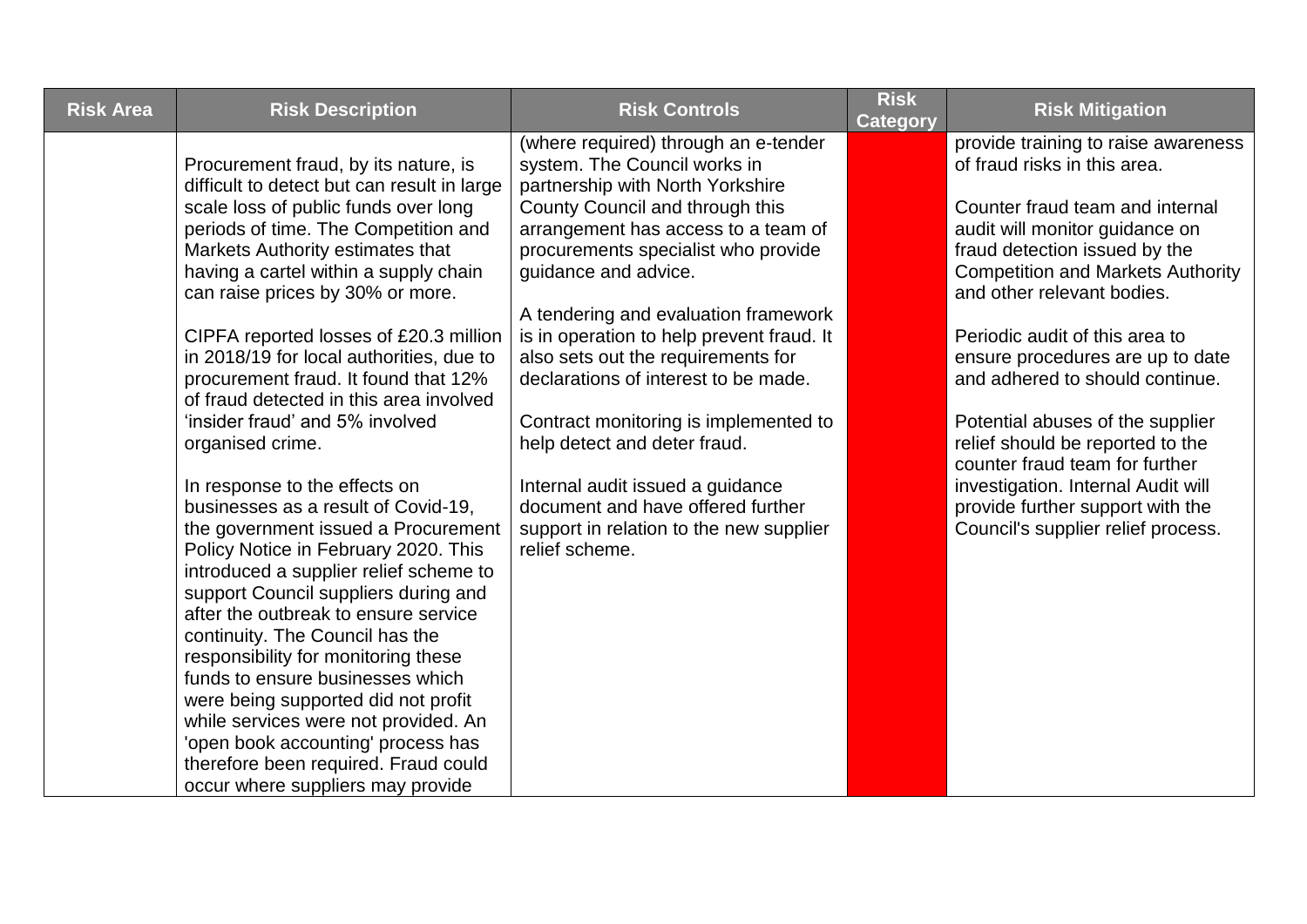| <b>Risk Area</b>          | <b>Risk Description</b>                                                                                                                                                                                                                                                                                                                                                                                                                                                                                                                                 | <b>Risk Controls</b>                                                                                                                                                                                                                                                                                            | <b>Risk</b><br><b>Category</b> | <b>Risk Mitigation</b>                                                                                                                                                        |
|---------------------------|---------------------------------------------------------------------------------------------------------------------------------------------------------------------------------------------------------------------------------------------------------------------------------------------------------------------------------------------------------------------------------------------------------------------------------------------------------------------------------------------------------------------------------------------------------|-----------------------------------------------------------------------------------------------------------------------------------------------------------------------------------------------------------------------------------------------------------------------------------------------------------------|--------------------------------|-------------------------------------------------------------------------------------------------------------------------------------------------------------------------------|
|                           | false information about profit/loss and<br>their costs.                                                                                                                                                                                                                                                                                                                                                                                                                                                                                                 |                                                                                                                                                                                                                                                                                                                 |                                |                                                                                                                                                                               |
| Theft of<br><b>Assets</b> | The theft of assets can cause financial<br>loss and reputational damage. It can<br>also negatively impact on employee<br>morale and disrupt the delivery of<br>services. The Council owns large<br>numbers of physical items, such as IT<br>equipment, vehicles and tools.<br>Reduction of staff at Council premises<br>during the Covid-19 outbreak could<br>leave equipment at heighten risk of<br>theft. Unauthorised access to<br>buildings may not face the same level<br>of visibility or challenge as would be<br>the case in normal conditions. | Specific registers of physical assets<br>(e.g. capital items, property and ICT<br>equipment) are maintained. In<br>addition, there are registers for<br>information assets held by the<br>Council.<br>The Council's whistleblowing<br>arrangements provide an outlet for<br>reporting concerns of theft.        | <b>High</b>                    | Members of staff should also be<br>vigilant and report all possible<br>thefts promptly to the Police and<br>counter fraud team.                                               |
| Internal<br>Fraud         | There are a range of potential<br>employee frauds including falsifying<br>timesheets and expense claims,<br>abusing flexitime or annual leave<br>systems, undertaking alternative work<br>while sick, or working for a third party<br>on Council time. Some staff have<br>access to equipment and material that<br>may be misused for private purposes.<br>With increased staff working remotely,<br>working hours and associated claims<br>may be more difficult to monitor. It is<br>essential that these issues are tackled                          | The Council has an established<br>whistleblowing policy through which<br>concerns can be raised.<br>Controls are in place surrounding<br>flexitime, annual leave and sickness<br>absence.<br>Participation in the National Fraud<br>Initiative helps the Council identify<br>potential cases of internal fraud. | <b>Medium</b>                  | The counter fraud team investigate<br>any suspicions of corruption while<br>internal audit ensure that<br>appropriate checks and balances<br>are in place to help prevent it. |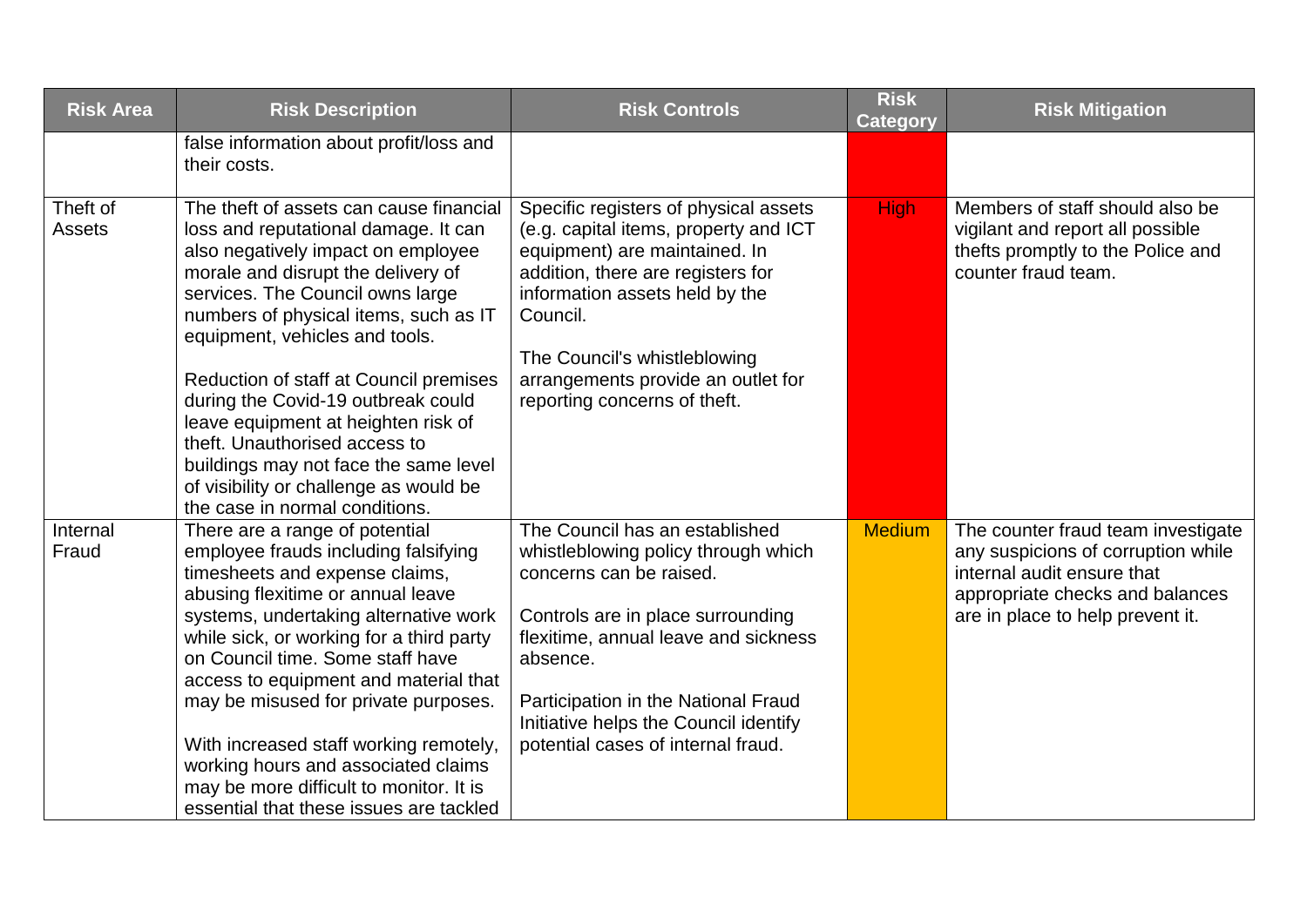| <b>Risk Area</b>                  | <b>Risk Description</b>                                                                                                                                                                                                                                                                                                                                             | <b>Risk Controls</b>                                                                                                                                                | <b>Risk</b><br><b>Category</b> | <b>Risk Mitigation</b>                                                                                                                                                                                                                                                                                                   |
|-----------------------------------|---------------------------------------------------------------------------------------------------------------------------------------------------------------------------------------------------------------------------------------------------------------------------------------------------------------------------------------------------------------------|---------------------------------------------------------------------------------------------------------------------------------------------------------------------|--------------------------------|--------------------------------------------------------------------------------------------------------------------------------------------------------------------------------------------------------------------------------------------------------------------------------------------------------------------------|
|                                   | as they can cause reputational<br>damage and affect staff morale and<br>performance.<br>Payroll related fraud can involve the<br>setting up of 'ghost' employees in<br>order to divert salary payments to<br>others.<br>Corruption and bribery is a significant<br>risk to all public sector organisations,<br>however, only low levels have ever<br>been detected. |                                                                                                                                                                     |                                |                                                                                                                                                                                                                                                                                                                          |
| Recruitment<br>Fraud              | Recruitment fraud can affect all<br>organisations. Applicants can provide<br>false or misleading information in<br>order to gain employment such as<br>bogus employment history and<br>qualifications or providing false<br>identification documents to<br>demonstrate the right to work in the<br>UK.                                                              | The Council has a strong range of<br>controls in place to mitigate the risk of<br>fraud in this area.                                                               | <b>Medium</b>                  | Where there is a suspicion that<br>someone has provided false<br>information to gain employment,<br>the counter fraud team will be<br>consulted on possible criminal<br>action in tandem with any<br>disciplinary action that may be<br>taken.<br>This area is kept under periodic<br>review by the internal audit team. |
| Fraudulent<br>Insurance<br>Claims | The Council may receive exaggerated<br>or fabricated insurance claims. CIPFA<br>report that in 2019 the average value<br>of a fraudulent claim against local<br>authorities was over £39.5k.                                                                                                                                                                        | While insurance fraud is common, the<br>burden of risk is currently shouldered<br>by the council's insurers who have<br>established fraud investigation<br>systems. | Low                            | n/a                                                                                                                                                                                                                                                                                                                      |